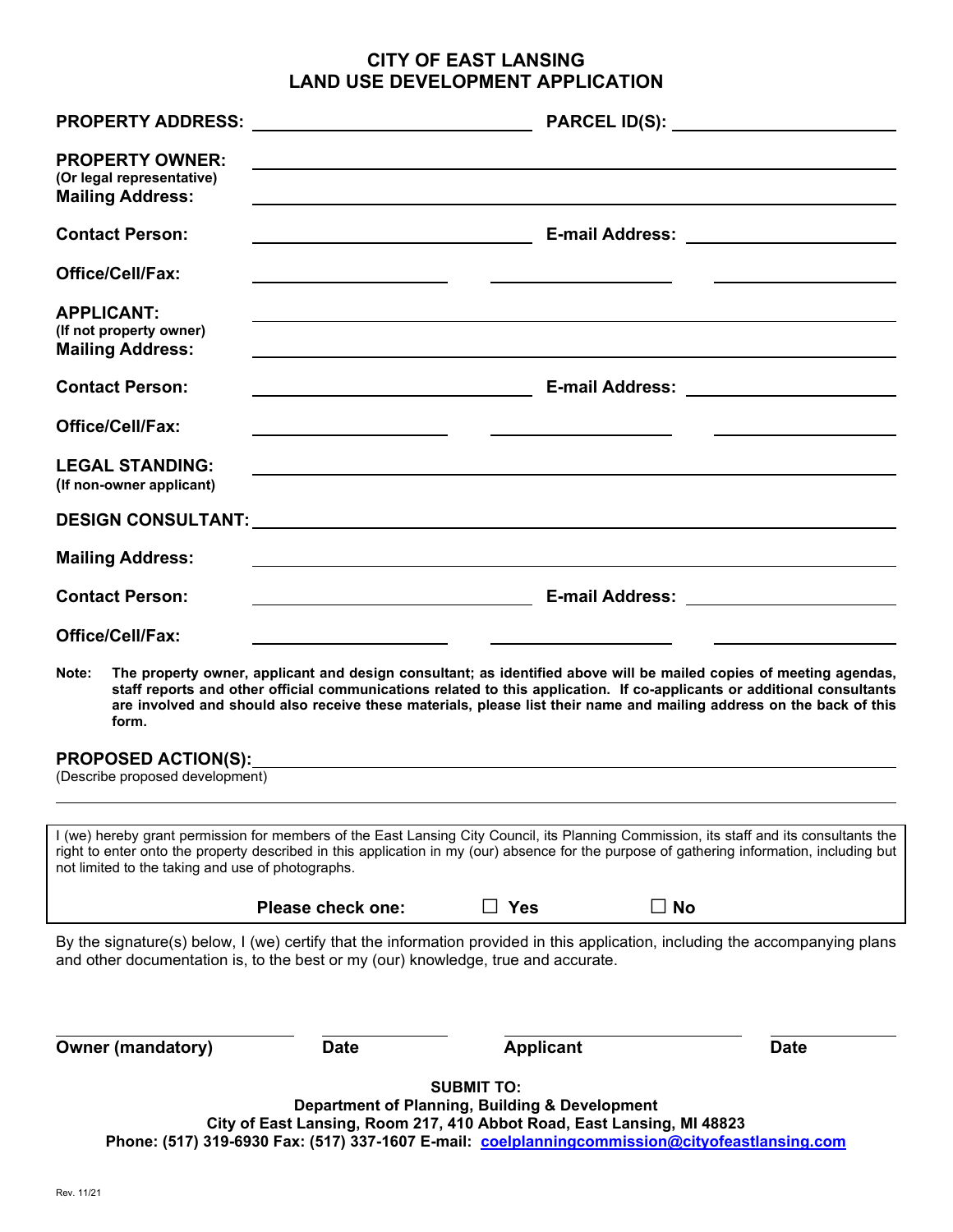### **CO-APPLICANTS OR ADDITIONAL CONSULTANTS:**

| Name:                                                                                                                                                                                                                                                                                                                                                                                                                                                                                                                                 |                                                                                                                       |                                                                                                        | Role:                       |        | <u> 1989 - Johann Barbara, martxa alemaniar a</u>                                                                     |
|---------------------------------------------------------------------------------------------------------------------------------------------------------------------------------------------------------------------------------------------------------------------------------------------------------------------------------------------------------------------------------------------------------------------------------------------------------------------------------------------------------------------------------------|-----------------------------------------------------------------------------------------------------------------------|--------------------------------------------------------------------------------------------------------|-----------------------------|--------|-----------------------------------------------------------------------------------------------------------------------|
| <b>Mailing Address:</b>                                                                                                                                                                                                                                                                                                                                                                                                                                                                                                               |                                                                                                                       |                                                                                                        |                             |        |                                                                                                                       |
| <b>Contact Person:</b>                                                                                                                                                                                                                                                                                                                                                                                                                                                                                                                |                                                                                                                       | <u> 1980 - Johann Barn, fransk politik (d. 1980)</u>                                                   |                             |        |                                                                                                                       |
| <b>Office/Cell/Fax:</b>                                                                                                                                                                                                                                                                                                                                                                                                                                                                                                               | <u> 1980 - Andrea Andrew Maria (h. 1980).</u>                                                                         |                                                                                                        |                             |        |                                                                                                                       |
| Name:                                                                                                                                                                                                                                                                                                                                                                                                                                                                                                                                 | <u> 1989 - Johann Barbara, martin amerikan basar dan berasal dan berasal dalam basar dalam basar dalam basar dala</u> |                                                                                                        | Role:                       |        | <u> 1989 - Johann Stoff, fransk kongresu</u>                                                                          |
| <b>Mailing Address:</b>                                                                                                                                                                                                                                                                                                                                                                                                                                                                                                               |                                                                                                                       |                                                                                                        |                             |        |                                                                                                                       |
| <b>Contact Person:</b>                                                                                                                                                                                                                                                                                                                                                                                                                                                                                                                |                                                                                                                       | <u> 1989 - Johann Barnett, fransk politik (</u>                                                        |                             |        |                                                                                                                       |
| <b>Office/Cell/Fax:</b>                                                                                                                                                                                                                                                                                                                                                                                                                                                                                                               |                                                                                                                       | <u> 1989 - Johann John Stone, mars et al. (</u>                                                        |                             |        |                                                                                                                       |
|                                                                                                                                                                                                                                                                                                                                                                                                                                                                                                                                       |                                                                                                                       | For Office Use:                                                                                        |                             |        |                                                                                                                       |
| APPROVAL NEEDED: □ Site Plan                                                                                                                                                                                                                                                                                                                                                                                                                                                                                                          |                                                                                                                       | <b>Special Use Permit</b>                                                                              | $\perp$                     | Other: |                                                                                                                       |
| Wetlands*: Y<br>N                                                                                                                                                                                                                                                                                                                                                                                                                                                                                                                     | Flood Plain: Y                                                                                                        | N                                                                                                      | <b>Historic District: Y</b> | N.     | DDA: Y<br>N                                                                                                           |
| Note:                                                                                                                                                                                                                                                                                                                                                                                                                                                                                                                                 | more other City boards or commissions will likely be required and may affect the overall review schedule.             |                                                                                                        |                             |        | If the application involves property which falls within any of the above designated special areas, review by one or   |
| <b>MATERIALS SUBMITTED:</b>                                                                                                                                                                                                                                                                                                                                                                                                                                                                                                           |                                                                                                                       |                                                                                                        |                             |        |                                                                                                                       |
| 5 Full-Sized Sets Drawings<br>$(24" \times 36")$                                                                                                                                                                                                                                                                                                                                                                                                                                                                                      |                                                                                                                       | 1 Reduced Set Drawings<br>$(11" \times 17"$ or smaller)                                                |                             |        | Descriptive Text<br>$(8 \frac{1}{2}$ " x 14" or smaller)                                                              |
| <b>Topographic Survey</b><br>Proposed Site Plan<br>Landscape Plan<br><b>Preliminary Utility Plan</b>                                                                                                                                                                                                                                                                                                                                                                                                                                  |                                                                                                                       | Parking Plan<br><b>Building Floor Plan(s)</b><br><b>Building Elevations</b><br><b>Land Use Summary</b> |                             |        | Wetland Verification*<br><b>Draft Mitigation Plan</b><br><b>Environmental Checklist</b>                               |
|                                                                                                                                                                                                                                                                                                                                                                                                                                                                                                                                       | Public Art Req. Supplement                                                                                            |                                                                                                        |                             |        |                                                                                                                       |
| *Wetland Assessments and Boundaries must be verified by the City Engineer                                                                                                                                                                                                                                                                                                                                                                                                                                                             |                                                                                                                       |                                                                                                        |                             |        | Other:                                                                                                                |
| Fee Total: \$_______________Check No: _______________Date: ______________Received By: ____________                                                                                                                                                                                                                                                                                                                                                                                                                                    |                                                                                                                       |                                                                                                        |                             |        |                                                                                                                       |
| The schedule below reflects the standard review process outlined in the Zoning Code and in the Planning Commission's By-<br>laws. It may be necessary for the Planning Commission and/or the City Council to defer action on the application to one or<br>are present, the Planning Commission cannot take final action until the Commission on the Environment has first reviewed it.<br>The owner, applicant and their design assistants will be advised in advance of any change(s) in the meeting schedule on the<br>application. |                                                                                                                       | <b>PRELIMINARY REVIEW SCHEDULE</b>                                                                     |                             |        | more subsequent meetings to gather further information or to accommodate additional review and debate. Where wetlands |
|                                                                                                                                                                                                                                                                                                                                                                                                                                                                                                                                       |                                                                                                                       | Wednesday:                                                                                             |                             |        | Tuesday:                                                                                                              |
| Planning Commission Hearing: ___________________                                                                                                                                                                                                                                                                                                                                                                                                                                                                                      |                                                                                                                       |                                                                                                        |                             |        |                                                                                                                       |
| <b>Planning Commission Action:</b>                                                                                                                                                                                                                                                                                                                                                                                                                                                                                                    |                                                                                                                       |                                                                                                        |                             |        | City Council Action: _________________                                                                                |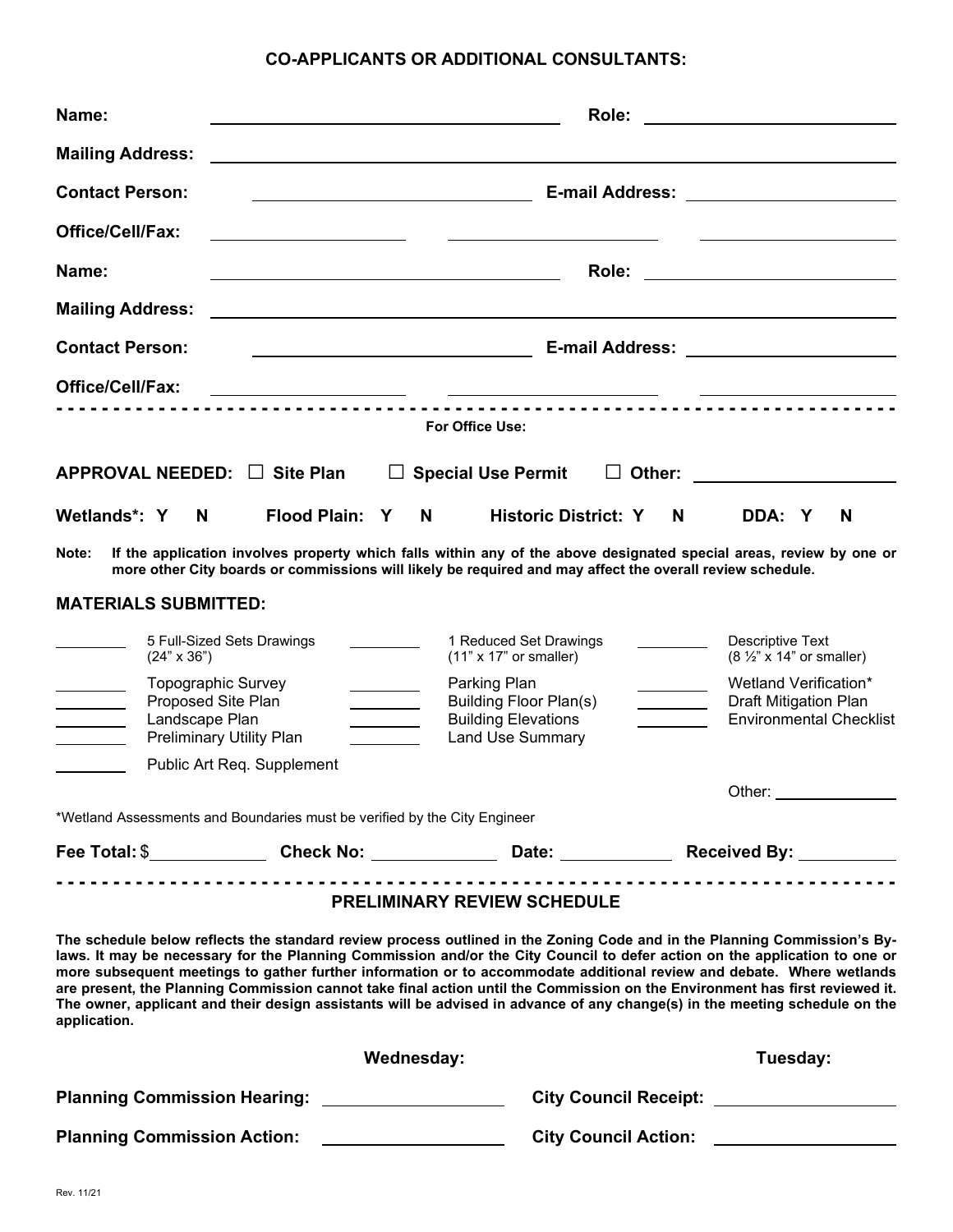## **Land Use Summary Information**

(Required to be submitted as part of application)

| <b>Existing Site Conditions</b>                                | Acreage                                                                                                               | <b>Square Footage</b>                                                                                                                                                                                                                |
|----------------------------------------------------------------|-----------------------------------------------------------------------------------------------------------------------|--------------------------------------------------------------------------------------------------------------------------------------------------------------------------------------------------------------------------------------|
| <b>Total Site Area</b>                                         |                                                                                                                       |                                                                                                                                                                                                                                      |
| Net Site Area                                                  |                                                                                                                       |                                                                                                                                                                                                                                      |
| <b>Wetland Area</b>                                            |                                                                                                                       |                                                                                                                                                                                                                                      |
| <b>Proposed Site Conditions</b>                                | <b>Square Footage</b>                                                                                                 | <b>Percent of Site</b>                                                                                                                                                                                                               |
| <b>Building Coverage (all structures)</b>                      |                                                                                                                       |                                                                                                                                                                                                                                      |
| Roads, driveways and parking spaces                            |                                                                                                                       |                                                                                                                                                                                                                                      |
| Sidewalks, patios, other impervious surfaces                   |                                                                                                                       |                                                                                                                                                                                                                                      |
| <b>Total Ground Coverage</b>                                   |                                                                                                                       |                                                                                                                                                                                                                                      |
| Wetland area to be preserved                                   |                                                                                                                       |                                                                                                                                                                                                                                      |
| Wetland area to be filled or drained                           |                                                                                                                       |                                                                                                                                                                                                                                      |
| Proposed wetland mitigation area                               |                                                                                                                       |                                                                                                                                                                                                                                      |
|                                                                | <b>Proposed Development Parameters</b>                                                                                |                                                                                                                                                                                                                                      |
| <b>Nonresidential Uses</b>                                     | <b>Gross Floor Area</b>                                                                                               | <b>Net Floor Area</b>                                                                                                                                                                                                                |
| <b>Total Floor Area</b>                                        |                                                                                                                       |                                                                                                                                                                                                                                      |
| <b>Basement</b>                                                |                                                                                                                       |                                                                                                                                                                                                                                      |
| <b>First Floor</b>                                             |                                                                                                                       |                                                                                                                                                                                                                                      |
| Second Floor                                                   |                                                                                                                       |                                                                                                                                                                                                                                      |
| <b>Other Floors</b>                                            |                                                                                                                       |                                                                                                                                                                                                                                      |
| <b>Other Elements</b>                                          |                                                                                                                       |                                                                                                                                                                                                                                      |
| <b>Residential Uses</b>                                        | <b>Total Number</b>                                                                                                   | <b>Average Floor Area</b>                                                                                                                                                                                                            |
| <b>Efficiency Units</b>                                        |                                                                                                                       |                                                                                                                                                                                                                                      |
| <b>One-Bedroom Units</b>                                       | <u> 1980 - Johann Barn, mars ann an t-Amhain ann an t-Amhain an t-Amhain an t-Amhain an t-Amhain ann an t-Amhain </u> | <u> 1980 - John Stein, Amerikaansk politiker (</u>                                                                                                                                                                                   |
| Two-Bedroom Units                                              |                                                                                                                       |                                                                                                                                                                                                                                      |
| <b>Three-Bedroom Units</b>                                     |                                                                                                                       | <u> Alexandria de la contrada de la contrada de la contrada de la contrada de la contrada de la contrada de la c</u>                                                                                                                 |
| <b>Other Units</b>                                             | <u> 1989 - Johann Barn, mars eta biztanleria (h. 1989).</u>                                                           | <u> 1980 - Andrea Andrew Maria (h. 1976).</u>                                                                                                                                                                                        |
| <b>Total Number Parking Spaces Provided</b>                    |                                                                                                                       |                                                                                                                                                                                                                                      |
| Small Car Spaces <u>__________</u><br>Total Spaces ___________ |                                                                                                                       | Barrier-Free Spaces __________                                                                                                                                                                                                       |
|                                                                | Date:                                                                                                                 | <u> The Common State of the Common State of the Common State of the Common State of the Common State of the Common State of the Common State of the Common State of the Common State of the Common State of the Common State of </u> |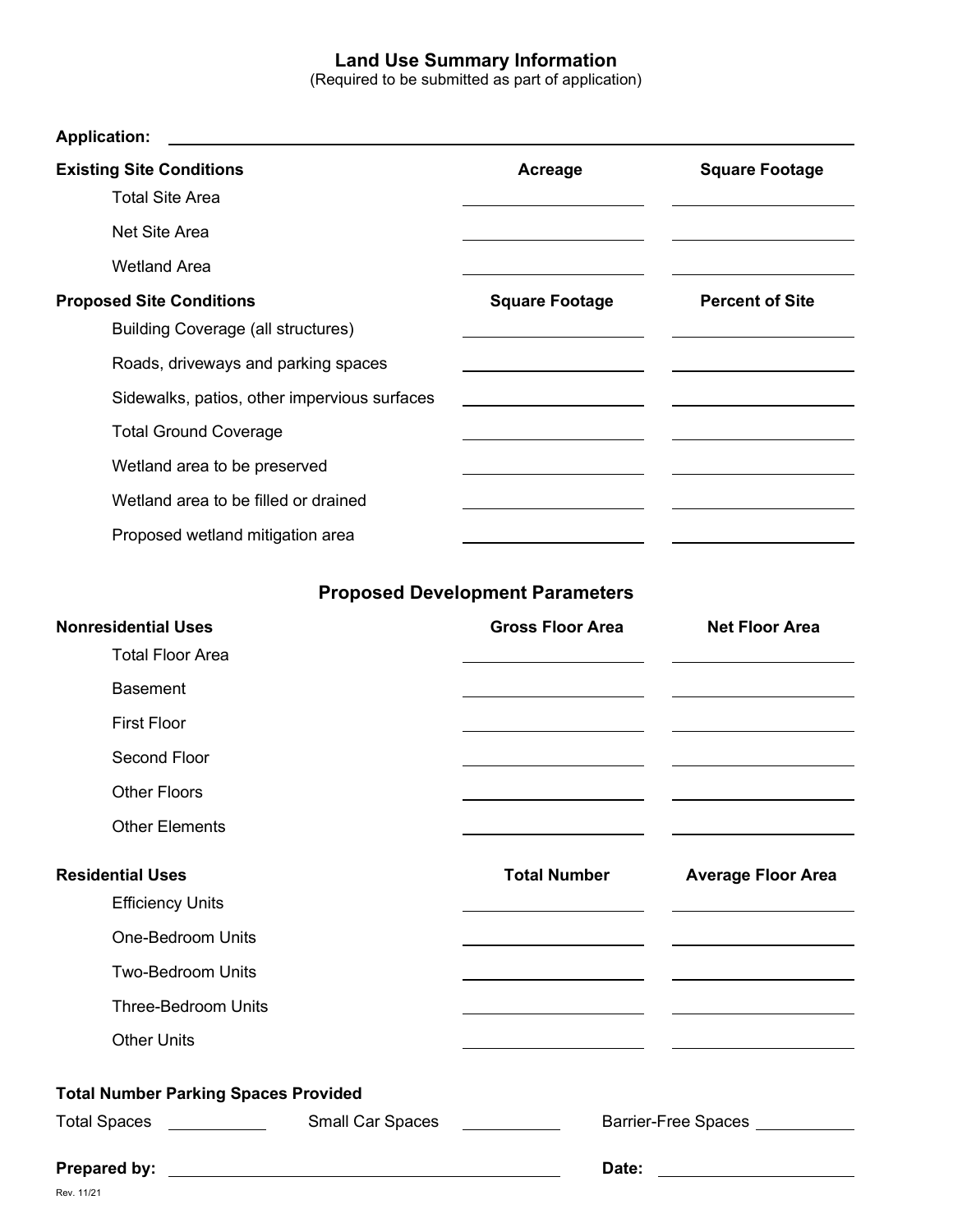#### **CITY OF EAST LANSING ENVIRONMENTAL PERMITS CHECKLIST**

(To be submitted as part of application as applicable)

| <b>PROPERTY OWNER:</b><br>(Or its legal representative)<br><b>Mailing Address:</b><br><b>Contact Person:</b><br><b>E-mail Address:</b><br><b>Office/Cell/Fax Nos.:</b><br><b>APPLICANT:</b><br>(If not property owner)<br><b>Mailing Address:</b><br><b>Contact Person:</b><br><b>E-mail Address:</b><br><b>Office/Cell/Fax Nos.:</b>                                                                                         |  |
|-------------------------------------------------------------------------------------------------------------------------------------------------------------------------------------------------------------------------------------------------------------------------------------------------------------------------------------------------------------------------------------------------------------------------------|--|
|                                                                                                                                                                                                                                                                                                                                                                                                                               |  |
|                                                                                                                                                                                                                                                                                                                                                                                                                               |  |
|                                                                                                                                                                                                                                                                                                                                                                                                                               |  |
|                                                                                                                                                                                                                                                                                                                                                                                                                               |  |
|                                                                                                                                                                                                                                                                                                                                                                                                                               |  |
|                                                                                                                                                                                                                                                                                                                                                                                                                               |  |
| Signature:<br>Date:                                                                                                                                                                                                                                                                                                                                                                                                           |  |
| determine specific requirements. Return a copy of this checklist to the Department of Planning & Community<br>Development as part of your project or development submittal – even if the approvals have not yet been obtained. This list<br>includes the most common permits and approvals related to waster, water quality, and air quality. Other permits and<br>approvals, including City approvals may also be necessary. |  |
| 1. Y N Will the project involve the discharge of any type of wastewater to a storm sewer, drain, lake, wetland, or<br>other surface water? Contact: MDEQ/Water Bureau @ (517) 335-4176.                                                                                                                                                                                                                                       |  |
| 2.<br>Will the project involve the direct or indirect discharge of waste, waste effluent, wastewater, pollutants, and/or<br>Y N<br>cooling water into the groundwater or on the ground? Contact: MDEQ/Waste & Hazardous Materials Division<br>@ (517) 335-2690.                                                                                                                                                               |  |
| Will the project involve construction or alteration of any sewage collection or treatment facility? Contact:<br>3.<br>Y<br>N.<br>MDEQ/Water Bureau @ (517) 335-4176. For facilities discharging to surface waters, Contact: MDEQ/Water<br>Division @ (517) 335-4176. For facilities discharging to groundwater, Contact: MDEQ/Waste & Hazardous<br>Materials Division @ (517) 335-2690.                                       |  |
| Y N Will the project or facility store or use chemicals, petroleum products, or salt? Depending on the type of<br>4.<br>substance, secondary containment and a Pollution Incident Prevention Plan (PIPP) may be required.<br>Contact: MDEQ/Waste & Hazardous Materials Division @ (517) 335-2690 and Ingham County Health<br>Department/ Environmental Health Division @ (517) 887-4312.                                      |  |
| Will the project involve the installation, operation, or removal of an underground or above ground storage<br>5.<br>Y N                                                                                                                                                                                                                                                                                                       |  |
| tank containing a petroleum product or hazardous substance? Contact: MDEQ/Waste & Hazardous<br>Materials Division @ (517) 335-2690.                                                                                                                                                                                                                                                                                           |  |
| 6.<br>Will the project involve liquefied petroleum gas storage tanks or container filling stations? Contact:<br>Y N<br>MDEQ/Waste & Hazardous Materials Division @ (517) 335-2690.                                                                                                                                                                                                                                            |  |
| Does the project involve the installation of a compressed natural gas dispensing station with storage?<br>7.<br>Y.<br>N.<br>Contact: MDEQ/Waste & Hazardous Materials Division @ (517) 335-2690.                                                                                                                                                                                                                              |  |

**9. Y N** Will the project involve the on-site treatment, storage, or disposal of hazardous waste? **Contact**: MDEQ/Waster & Hazardous Materials Division @ (517) 335-2690.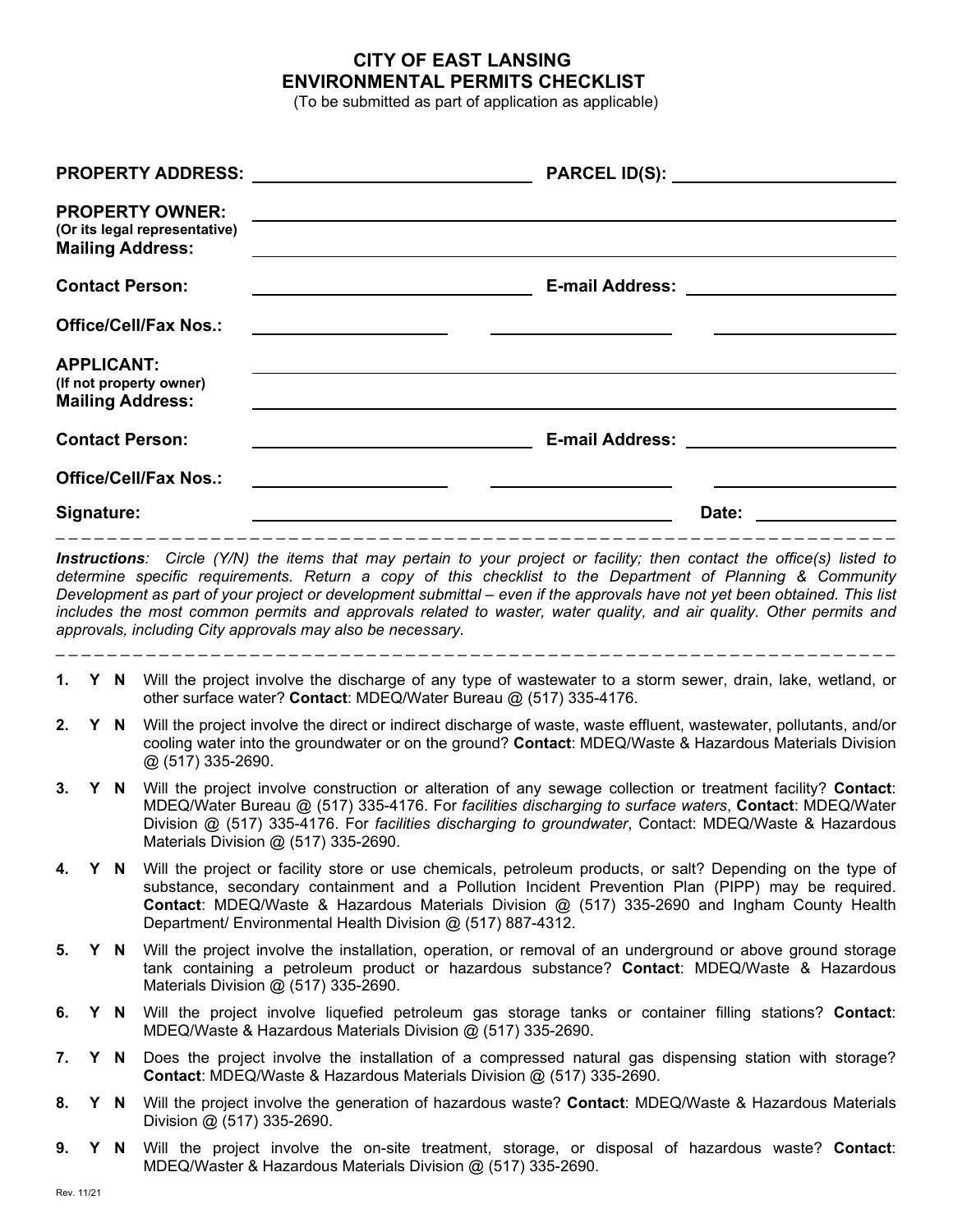- **10. Y N** Will the project involve the transport of hazardous waste or non-hazardous liquid industrial waste? **Contact**: MDEQ/Waste & Hazardous Materials Division @ (517) 335-2690.
- **11. Y N** Will the project involve landfilling, transferring or processing solid non-hazardous wastes on site? **Contact**: MDEQ/Waste & Hazardous Materials Division @ (517) 335-2690.
- **12. Y N** Will the project involve the installation, construction, reconstruction, relocation, or alteration of any process or process equipment (including air pollution control equipment) which has the potential to emit air contaminants? **Contact**: MDEQ/Air Quality Division @ (517) 373-7023.
- **13. Y N** Will the project or facility involve the storage, mixing, or distribution of pesticides or fertilizers in bulk quantities? **Contact**: Michigan Department of Agriculture/Region 6 Pesticide & Plant Pest Management Division @ (517) 335-1830.
- **14. Y N** Will the project involve a manmade change in the natural cover (land clearing) and/or topography of land, such as cut/fill activities that may contribute to soil erosion/sedimentation? **Contact**: Ingham County Drain Commissioner @ (517) 676-8395; City of East Lansing Engineering Department @ (517) 337-9459; and MDEQ/Land & Water Management Division @ (517) 373-1170.
- **15. Y N** Will the project involve dredging, filling, or construction in, across, or under a river, stream, creek, ditch, drain, lake, pond, swamp, wetland(s), or floodplain? **Contact**: MDEQ/Land & Water Management Division @ (517) 373-1170; City of East Lansing Engineering Department @ (517) 337-9459; and Federal Emergency Management Agency @ (800) FEMA-MAP.
- **16. Y N** Will the project involve any dredging proposed within 500 feet of a lake, river, stream, creek, or ditch? **Contact**: MDEQ/Land & Water Management Division @ (517) 373-1170.
- **17. Y N** Will an on-site wastewater treatment system or septic system be installed?

For *subsurface sanitary sewage disposal in quantities equal to or greater than 10,000 gallons per day*. **Contact**: MDEQ/Waste & Hazardous Materials Division @ (517) 335-2690.

For *subsurface disposal of sanitary sewage in quantities of 6,000 to 10,000 gallons per day*: In addition to obtaining a construction permit from the Ingham County Health Department, submit a state wastewater discharge notification form. Flow monitoring and reporting are required. **Contact**: MDEQ/Waste & Hazardous Materials Division @ (517) 335-2690.

For *industrial or commercial wastewater (other than sanitary sewage) in any quantity*. **Contact**: MDEQ/Waste & Hazardous Materials Division @ (517) 335-2690.

- **18. Y N** Will the project involve construction of a water supply well or extension of a water supply service from an existing water system? **Contact**: MDEQ/Water Bureau @ (517) 335-4176.
- **19. Y N** Are there out-of-service wells, abandoned wells, or cisterns on the site? (drinking water, irrigation & monitoring wells). **Contact**: MDEQ/Water Bureau @ (517) 335-4176; Ingham County Health Department/Environmental Health Division @ (517) 887-4312; and City of East Lansing Engineering Department @ (517) 337-9459.
- **20. Y N** Will the project involve a subdivision or site condominium project utilizing individual on-site subsurface disposal systems or individual wells? **Contact**: Ingham County Health Department/Environmental Health Division @ (517) 887-4312.
- **21. Y N** Will the project involve the on-site storage of sanitary sewage prior to transport and disposal off-site (pump and haul)? **Contact**: MDEQ/Waste & Hazardous Materials Division @ (517) 335-2690.
- **22. Y N** Has the site/facility ever been subject to a remedial action, limited closure, or other environmental cleanup response under Part 201, Natural Resources and Environmental Protection Act (NREPA)? Is the property currently subject to a response action? Has a Baseline Environmental Assessment (BEA) been completed for the property? **Contact**: MDEQ/Remediation & Redevelopment Division @ (517) 373-9837 and/or MDEQ/Waste & Hazardous Materials Division @ (517) 335-2690.
- **23. Y N** Will the project involve the installation of a seawall or bulkhead? **Contact**: MDEQ/Land & Water Management Division @ (517) 373-1170 and City of East Lansing Engineering Department @ (517) 337-9459.

**Notes:**

- a. For assistance with permits and approvals from the Michigan Department of Environmental Quality (MDEQ), including coordination among MDEQ divisions, contact the Permit Coordination Unit at (517) 373-1323.
- b. For assistance on environmental issues at the MDEQ, contact the Environmental Assistance Center at (800) 662-9278
- c. For Spill/Release Reporting to the MDEQ, call (517) 373-8481.
- d. For pollution emergencies, call the MDEQ at (800) 292-4706 in Michigan and (517) 373-7660 outside of Michigan.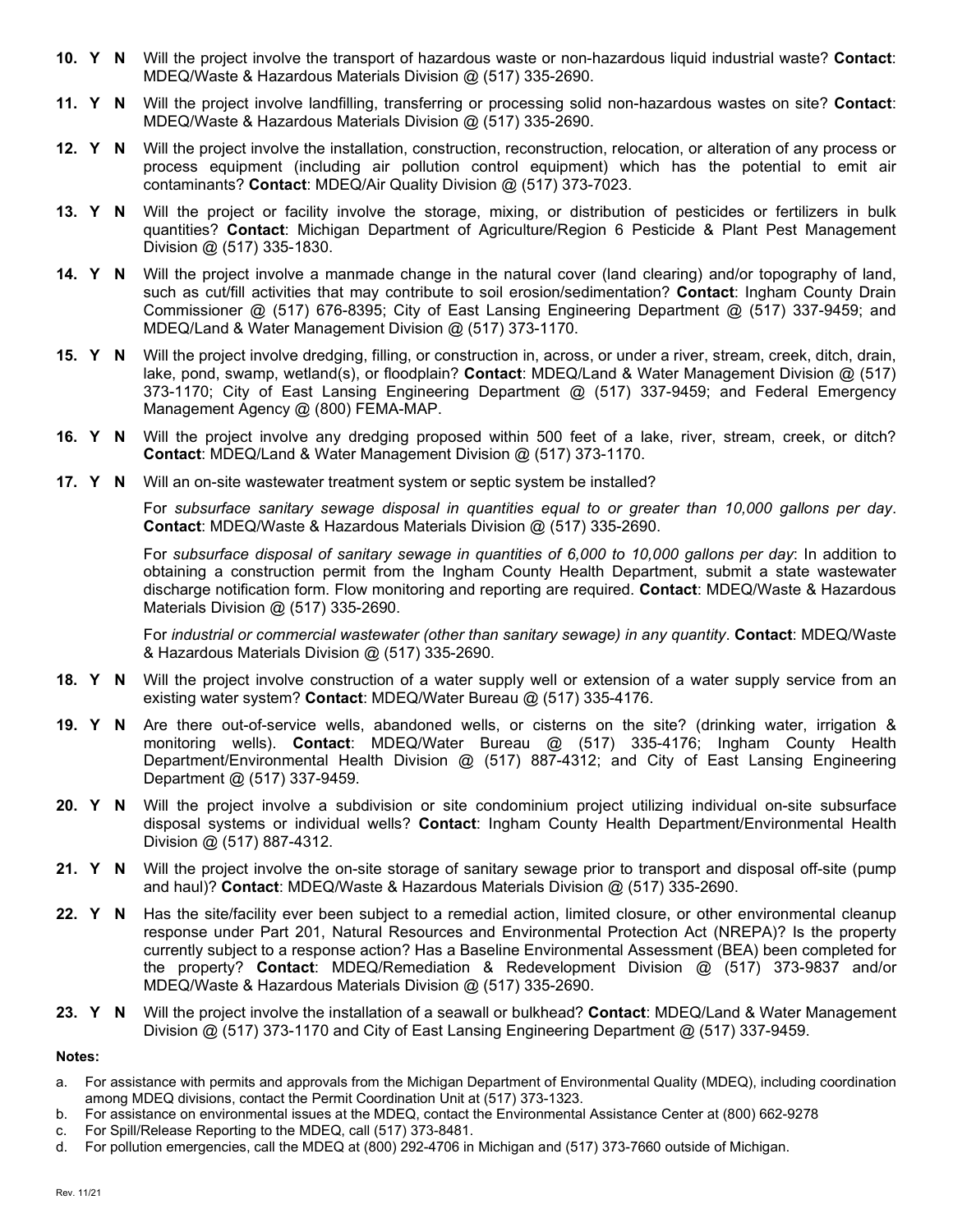# **East Lansing Zoning Code, Section 50-37 Application Materials for Site Plan Approval**

(To be submitted as part of application as applicable)

Each application shall include sufficient information and detail to determine if the proposed development meets applicable standards of review under the Zoning Code and other applicable standards. The information shall be prepared by persons with applicable competencies so that the city may rely on its accuracy and feasibility. Applications shall be submitted to the Department of Planning and Community Development.

Plan submission requires **five (5) full sets** of plans, no larger than 24" x 36" in size, and **one (1) full set** of plans reduced to 11" x 17" or smaller. Plan documents must be accurate and legible, drawn to a designated scale and dimensioned as appropriate to enable staff to determine compliance with relevant Code standards. Plans depicting the overall site should be prepared at the largest scale possible, a scale of one inch equal to no more than 100 feet. Floor plans and building elevations shall be drawn at no less than one-eighth inch equal to one foot.

Each submission also must include a completed application form, the required written information, a signed copy of this checklist, a signed copy of the environmental permits checklist, and the required application fee, made payable to the City of East Lansing. Any variations from these submission requirements must be approved by the Zoning Administrator. The application shall typically include the following drawings and information, as may be relevant to the nature of the application and the city's review requirements:

(1) **A site plan**, as defined in section 50-9 of the Zoning Code, showing:

the proposed size and location of buildings, parking and access facilities, free-standing signs and other improvements to be constructed or installed on the site, and the proposed use and treatment of other areas on the site. The site plan shall be clearly dimensioned to show the setbacks of buildings and parking areas, the separation between buildings and parking areas, the height of buildings, the width of roadways and driveways, the size of parking spaces, and other elements of the site plan as necessary to ensure the site plan complies with the applicable dimensional standards of the Code.

- a. Lot frontage meets the minimum for the zoning district.
- b. Does the lot include multiple parcels? If so, it will need to be combined into one parcel.
- c. Lot meets the minimum required acreage for the zoning district.
- d. Has the required accessible parking spaces and accessible signage been provided.
- e. Has the required electric vehicle charging stations been provided (see section 50-821).
- f. Bicycle parking provided and meets requirement (see section 50-820).
- g. Dumpster provided on site (see section 50-147).
- (2) **An existing topographic survey and boundary description** of the site, drawn at the same scale as the site plan, showing the following existing conditions:
- □ a. Exact dimensions and size of the site and any easements, rights-of-way or other physical encumbrances on the site;
- □ b. Location, size, and composition of all existing buildings, paved areas and other improvements;
- □ c. Existing ground contours at two-foot intervals or less, indicating the direction of surface drainage flow, and the type of surface soils present;
- $\square$  d. Location and species of all existing individual trees which have a diameter (d.b.h.) of four inches or more, or where significant clusters of trees and shrubs are present, the location and general composition of such clusters, and an indication of which individual trees or tree clusters will be removed or retained;
- □ e. Location and boundaries of water bodies, including, but not limited to rivers, streams, lakes, ponds, marshes, city or county drains and manmade surface drainage ways;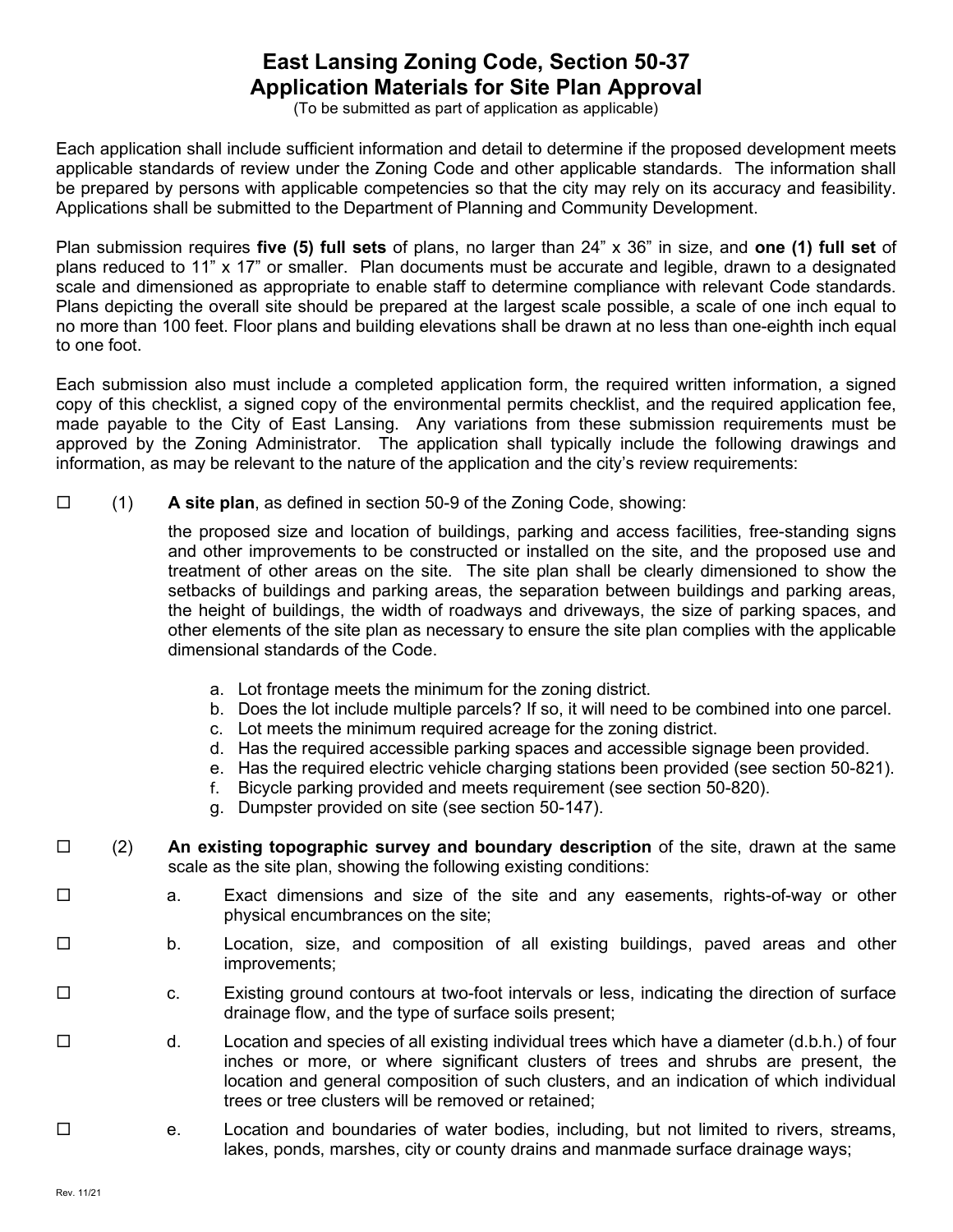- $\square$  f. Where wetland of any size may be present, as indicated on the city's wetland inventory map, a report prepared by a qualified wetland consultant which verifies the presence of any wetland, establishes the boundary of any wetland, describes the character and quality of any wetland, and indicates if any wetland may be regulated by the state or protected by Chapter 49 of the City Code (this requirement may be waived by the city engineer where it is clearly evident that the proposed site changes would not disturb any wetland on the property);
- □ g. The boundary and elevation of areas of special flood hazard and floodways, as defined in chapter 18 of the City Code;
- $\square$  h. Location and size of all existing utility lines, manholes, catch basins, and fire hydrants on or near the site which may be used to serve the site;
- i. Delineation of areas on the site which are known or suspected to be environmentally contaminated, together with a report on the status of cleanup or closure.
- (3) **A proposed landscape plan** which, at a minimum, conforms to the requirements of section 50- 840 of the Zoning Code, drawn at the same scale as the site plan or larger, showing: the location and size of areas to be landscaped; the type, size and placement of plant materials to be installed; the type, size and location of existing trees and significant clusters of trees or shrubs to be preserved; the location and height of proposed earth berms; and the size and design of fences or other screens to be erected. For clarity, detailed plans drawn at a larger scale than the site plan may be submitted to show the typical design and treatment of similar landscaped areas and fencing. Must be sealed by a Registered Landscape Architect.
- (4) **Proposed preliminary engineering plans**, drawn at the same scale as the site plan or larger, showing the following proposed conditions:
- $\square$  a. Ground contours at two-foot intervals or less, indicating the direction of surface drainage flow;
- □ b. Ground and floor elevations of buildings and other site improvements drawn to two decimal places;
- □ c. Location, dimensions and composition of roadways, driveways, curb cuts, parking and access facilities, curbing and sidewalks;
- $\square$  d. Location and size of public utility connections, fixtures and easements;
- □ e. Stormwater management plan including the design of sewers, outlets, and retention or detention ponds, with sufficient data regarding site runoff estimates and off-site drainage patterns to permit review of the feasibility and permanence of drainage detention and/or retention as well as the impact on local surface and groundwater;
- f. Location and delineation of any wetland that would be disturbed and the location, existing character and proposed treatment of any proposed mitigation sites;
- □ g. bocation and screening of exterior trash storage facilities;
- □ h. Type, height and placement of exterior light fixtures, including fixtures mounted on poles and on buildings;
- $\square$  i. Location and status of any floor drains in existing or proposed structures on the site, indicating the point of discharge for all drains and pipes;
- j. Location of any on-site wastewater collection, treatment and disposal system;
- □ k. Location of existing and proposed public and private drinking water wells, monitoring wells, irrigation wells, test wells or wells used for industrial processes;
- l. Inventory of hazardous substances to be stored, used or generated on-site, in a format acceptable to the local fire marshal (including CAS numbers);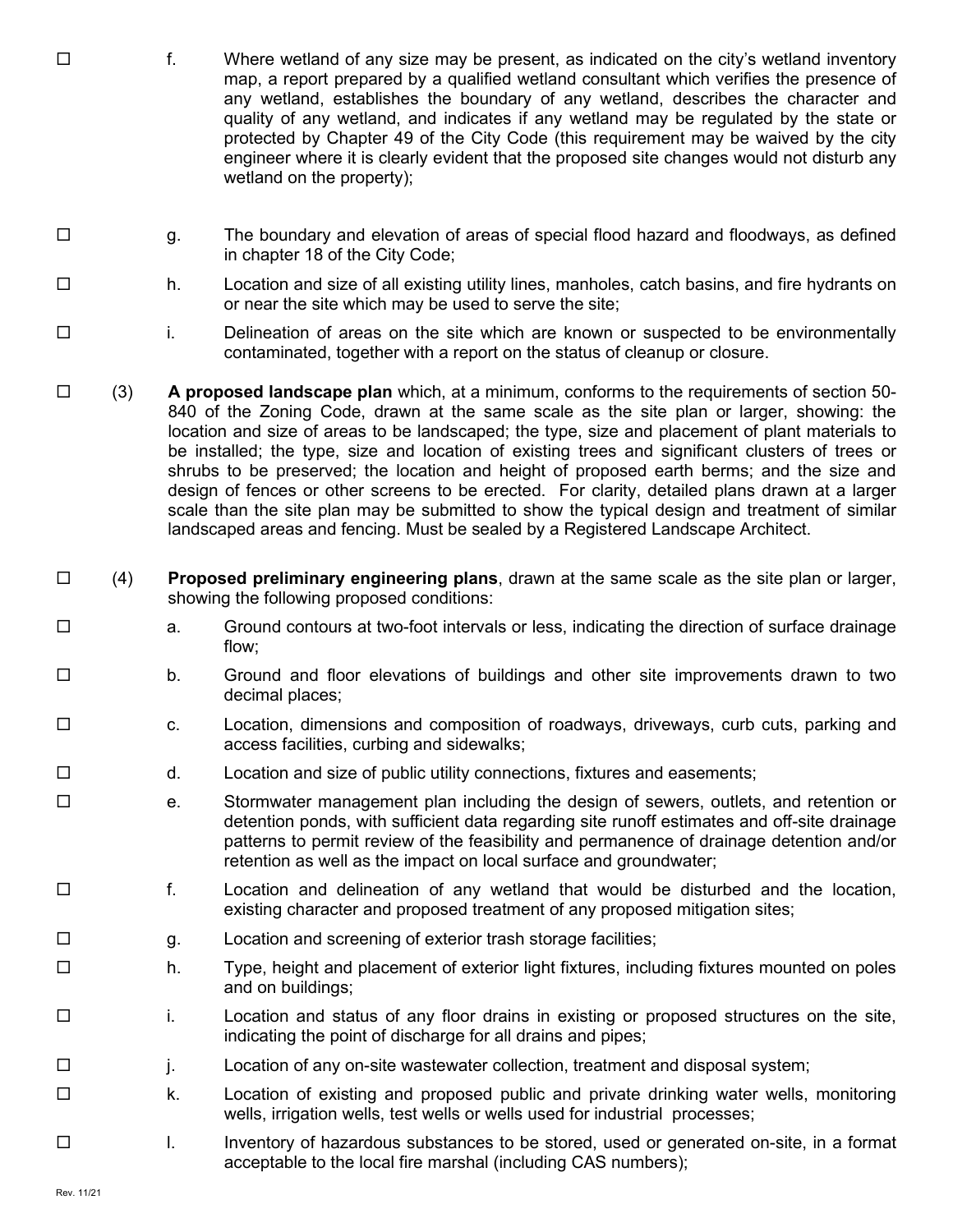- □ m. Descriptions of type of operations proposed for the property with drawings showing size, location, and description of any proposed interior or exterior areas for storing, using, loading or unloading hazardous substances, hazardous wastes, and/or polluting materials; □ 1. Description and location for any existing or proposed above ground and below ground storage facilities; o. **Completed environmental permits checklist** on the form provided by the planning and zoning official. **D** (5) A traffic impact study if so required under the provisions of division 4 of article II. (6) **Proposed preliminary building plans**, drawn at an accurate scale, including:  $\square$  each floor floor plans showing the arrangement and use of rooms for each floor, maximum occupancy and seating plans where applicable;  $\square$  b. Building elevations showing the size, height, architectural style, and exterior materials to be used, and areas intended to be used for wall mounted signage. (7) **A descriptive text** which addresses the following items:  $\square$  a. The design principles followed in preparing the plans and how the plans address the objectives and criteria specified in section 50-38;  $\square$  b. The type of occupants anticipated and the market the project is intended to serve; for nonresidential uses, the intended hours of operation and the expected number of employees; for residential uses, the expected occupancy, the period of leases, and the approximate range of sale prices or rental rates of the proposed dwelling units;  $\square$  c. The land use statistics reflected in the proposed plans as measured against the required conditions in the applicable zoning district;  $\square$  d. A rationale for any variances from the requirements of this chapter which may be requested as part of the application;  $\square$  e. The proposed construction schedule and staging of the development.  $\Box$  (8) **Public art requirement**, which addresses the following items: □ a. This application is to be completed by the Land Use Development Applicant for the above mentioned project. Please complete this application as thoroughly as possible. The information requested is necessary to properly perform a public art review and ensure compliance with section 50-36-8(6) of the City Code. Questions regarding the supplement can be directed to the Planning and Zoning Department, 517-319-6941. (9) **Downtown Development Design Guidelines**, if the proposed project is located within the Downtown Development Authority it must meet the requirements of the "East Lansing Development Guidelines". (10) **Lighting,** at a minimum, a photometric plan, including light fixture details and pole height, shall be provided to demonstrate that section 50-155 is met. (11) **Universal Design Standards**, at a minimum**,** provide a narrative describing how the proposal
	- will fulfill the requirements of section 50-361 thru 50-365 of the City Code, if developing multiplefamily housing.